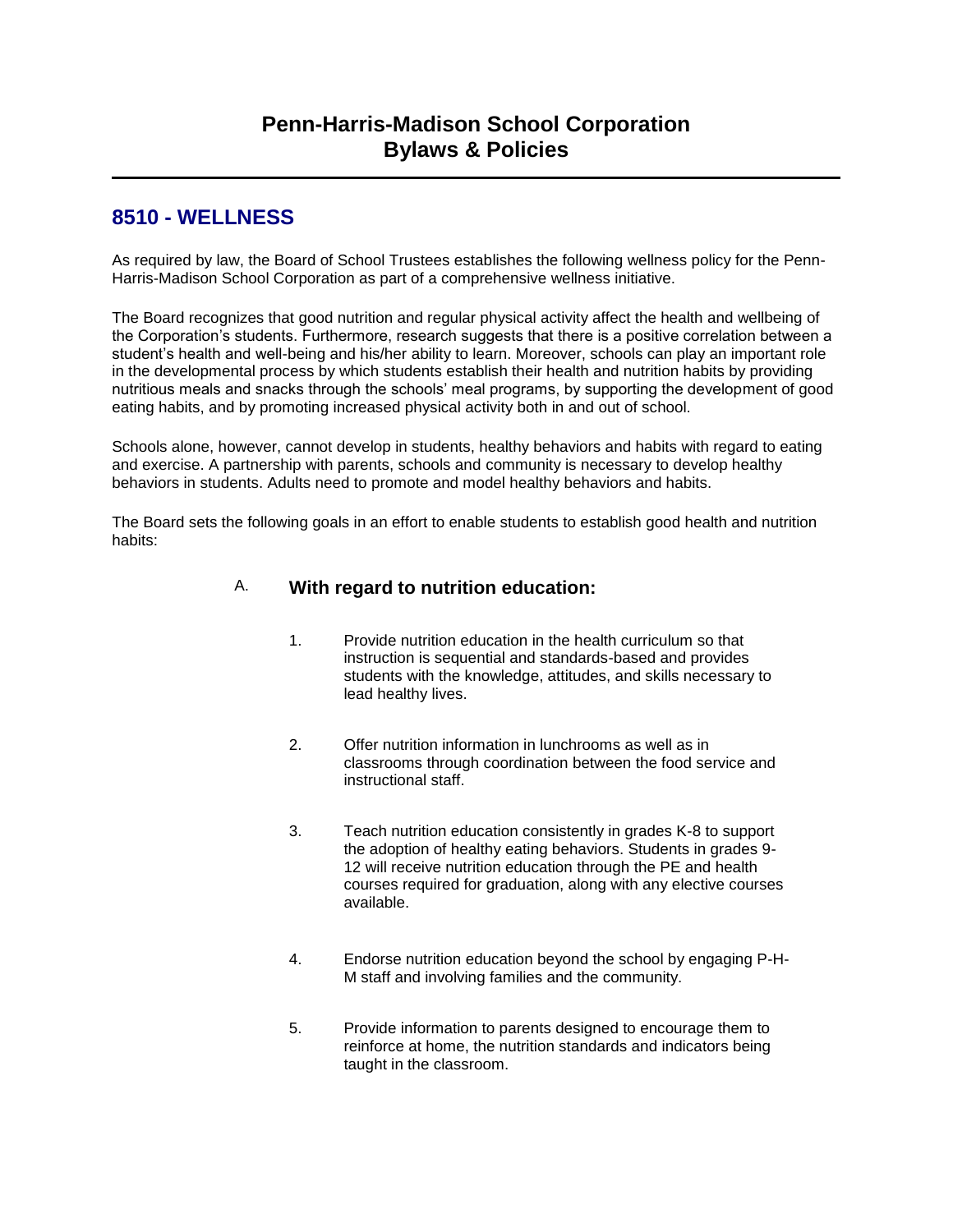# B. **With regard to physical education:**

- 1. Require all students in grades 1 through 9 to participate in a sequential, comprehensive physical education program that meets or exceeds the standards established by the state.
- 2. Provide a sequential and comprehensive physical education curriculum to students with opportunities to learn, practice, and be assessed on developmentally appropriate knowledge, attitudes, and skills necessary to engage in lifelong healthenhancing physical activity.
- 3. Provide planned instruction in physical education that requires all students to be engaged in moderate to vigorous physical activity for at least fifty percent (50%) of class time.

# C. **With regard to physical activity:**

- 1. Provide opportunities for physical activity and movement whenever possible, across the curricula and throughout the school day.
- 2. Provide all students in grades K through 5 with a daily recess period of at least twenty (20) minutes. Recess shall not be used as reward or punishment or be used for academic work or remediation.
- 3. Offer students opportunities for physical activity through a wide range of before-school and after-school programs including, but not limited to, intramurals, interscholastic athletics and activity clubs.
- 4. Encourage parents, guardians, faculty, and staff to support participation in physical activity, to be physically active role models, and to include physical activity in family activities and other out-of-school activities.
- 5. Encourage faculty, staff, parents and students to develop healthy lifelong habits.

## D. **With regard to nutrition promotion:**

1. Provide a clean, safe, enjoyable meal environment for students.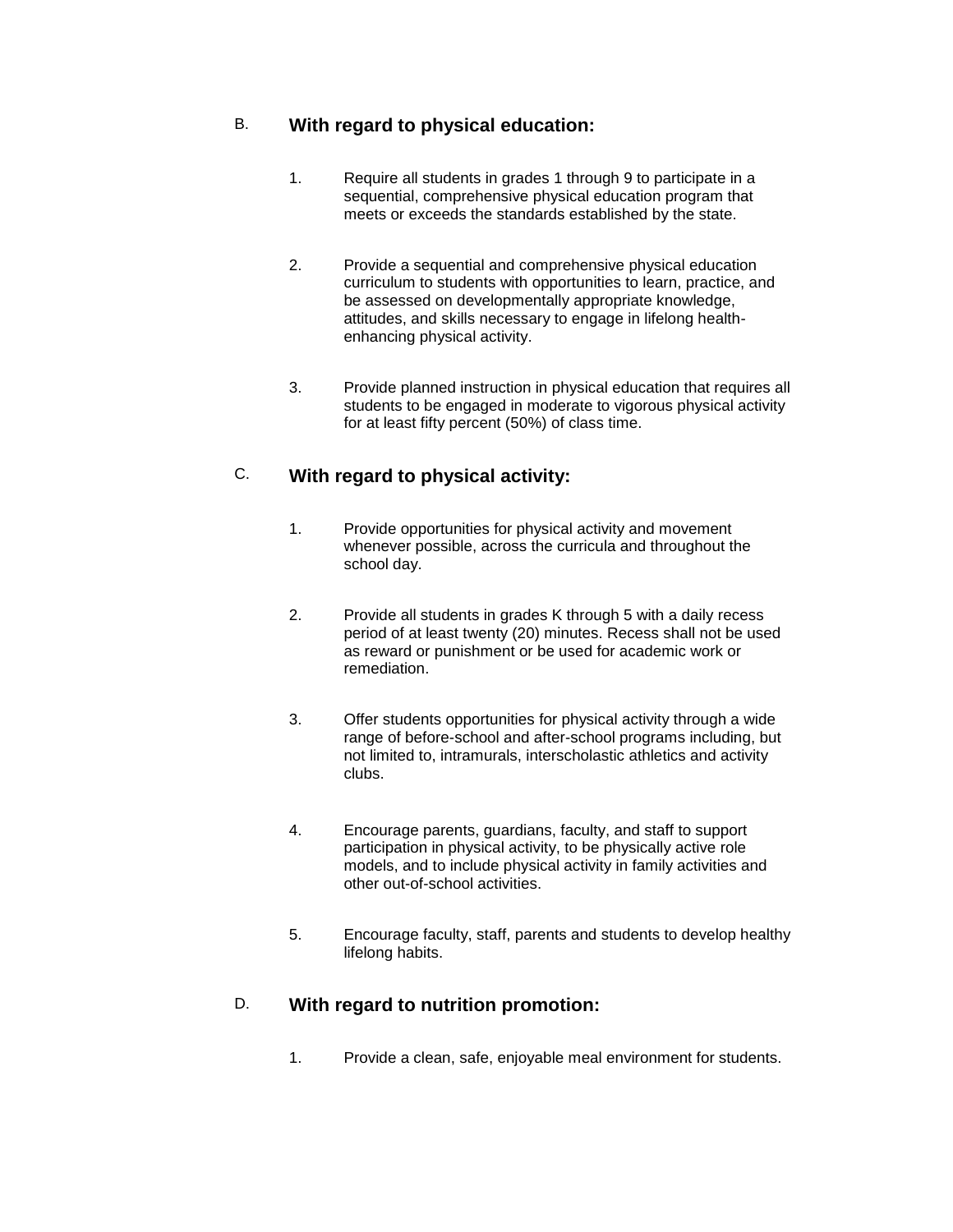- 2. Provide adequate time for eating lunch.
- 3. Encourage all students to participate in school meal programs and protect the identity of students who eat free and reduced priced meals.
- 4. Encourage students to increase their consumption of healthy foods during the school meal.
- 5. Ensure that all food available to students during meals complies with state and federal child nutrition program regulations.
- 6. Create an environment that reinforces the development of healthy eating habits.

## E. **Foods and Beverages on School Campuses**

- 1. All food items and beverages available for sale to students for consumption on campus between midnight and thirty (30) minutes after the close of the regular school day shall comply with the current USDA Dietary Guidelines for Americans.
- 2. Administration will develop guidelines for classroom celebrations and snacks.

#### **Staff Wellness**

**The Board supports the health and well-being of our staff by creating and promoting policy and a work environment that provides physical activity and healthy eating opportunities.**

#### **Other School-Based Activities Designed to Promote Student Wellness**

The Board designates the Superintendent to ensure compliance with this policy and to develop appropriate administrative guidelines. The Superintendent may designate other administrators or school employees to aide in determining compliance of this policy.

In accordance with State Law, the School Corporation must fill and maintain a wellness committee that includes parents/guardians, students, representatives of the school food authority, nutritionists or certified dieticians, educational staff (including physical education teachers), school health professionals, the School Board, school administrators, and members of the public to oversee the development, implementation, evaluation, and periodic update, if necessary, of the wellness policy.

The wellness committee shall be an ad hoc committee of the Board with members recruited and appointed annually.

The wellness committee shall: